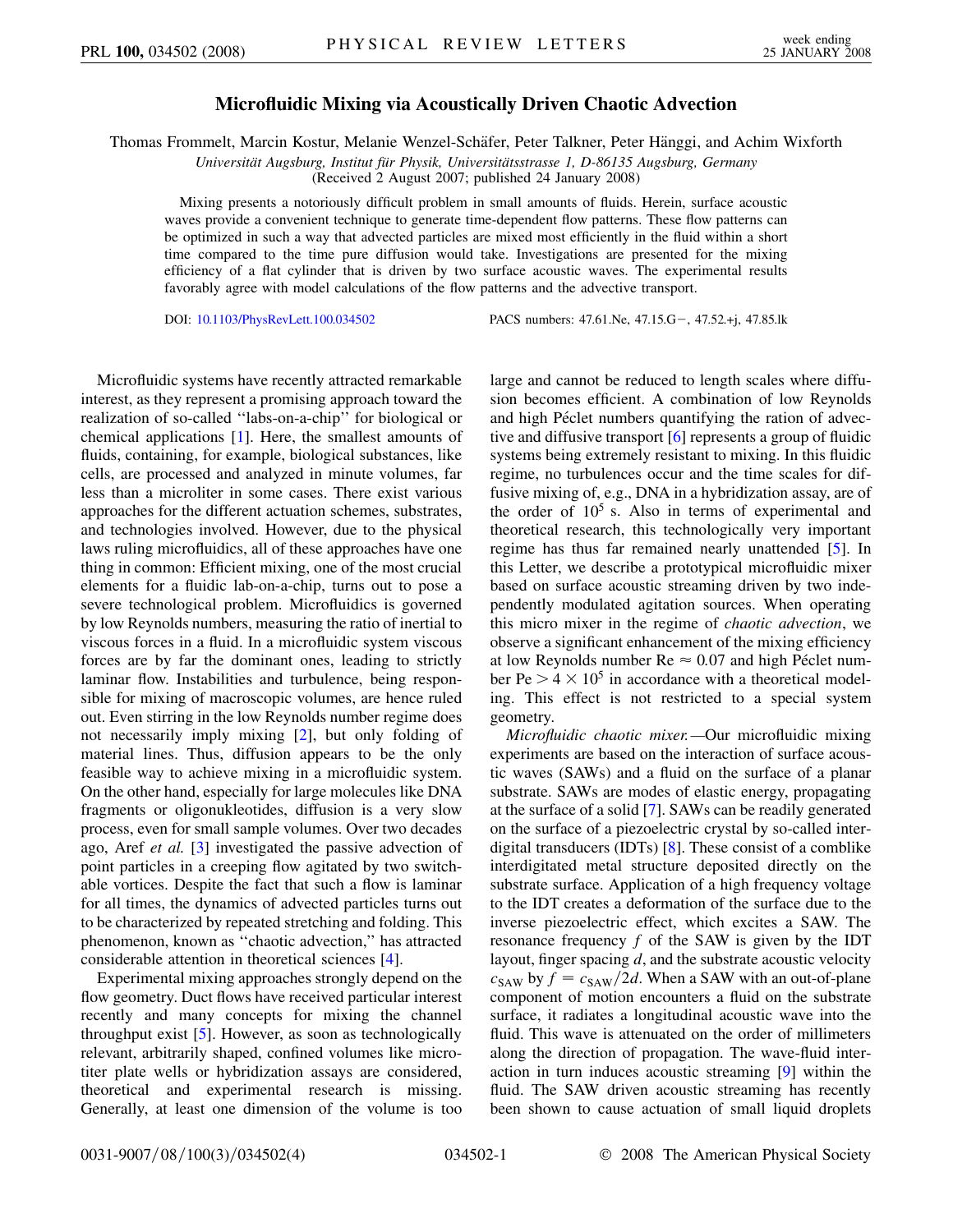[\[10\]](#page-3-9) and also to efficiently induce stirring within smallest amounts of fluid, even for very low Reynolds numbers [\[11\]](#page-3-10).

The flow pattern in a thin layer of fluid agitated by a single IDT located directly under the fluid was investigated in Ref. [\[2](#page-3-1)]. There, it was shown that the SAW induced flow velocity is parallel to the layer plane and the advection in such a flow is always laminar. In this single IDT setup, the acoustic streaming is able to induce stirring, but its mixing abilities remain limited. To improve and investigate the mixing performance of a SAW driven microfluidic stirrer, a microflow structure akin to Aref's ''batch stirring device'' [\[3\]](#page-3-2) is constructed. We use two IDTs as SAW sources, which generate different flow patterns in a sample if separately operated. The key element of our mixer is the temporal modulation of the two patterns, which can be accomplished by signal modulation of each individual IDT. We show that an ''out of phase'' power protocol results in chaotic advection, and turns the stirring system into a most efficient mixer.

In Fig. [1,](#page-1-0) we depict the schematic layout of our planar fluidic chip. In the center, a fluid reservoir is formed between the substrate surface and a glass cover slide. The lateral confinement of the fluid is achieved by chemical modification (silanization with octadecyl trichlore silane, OTS), leaving a hydrophilic area for the fluid surrounded by an otherwise hydrophobic sample surface. A droplet of water on this 1.5 mm diameter hydrophilic spot is vertically confined by a glass slide at a distance of about 240  $\mu$ m above the substrate surface. The fluid volume ( $\approx$  0.35  $\mu$ I) confined between two hydrophilic planes takes the shape of a catenoid, a cylinder with a concave mantel. In order to be able to create different flow patterns on a single chip, special tapered IDTs (TIDTs) [\[12\]](#page-3-11) have been designed. A TIDT has a nonuniform finger spacing, where the applied high frequency signal generates a narrow

<span id="page-1-0"></span>

FIG. 1. The SAW mixer chip. (a) Two TIDTs exciting SAWs in *x* and *y* directions. An envelope controller runs predefined programs modulating the amplitude of the SAW arbitrarily. The fluid is confined in a catenoidal geometry between the substrate and a glass cover slide. When operating in dual-jet mode, TIDT I works at constant power (solid line), and the power of TIDT II is modulated (dashed line). (b) A 3D view of the SAW mixer chip.

SAW beam only at a specific location on the TIDT, which is given by the local finger spacing fulfilling the resonance condition  $f = c_{SAW}/2d$ . Thus, the excitation frequency of each TIDT determines the exact launch position of a narrow SAW beam (width  $\approx 140 \ \mu \text{m}$ ), which then enters the fluid volume and causes acoustic streaming. The SAW's entry region, where the fluid is accelerated to high velocities, is further referred to as the "jet." Two TIDTs can be employed to launch SAWs along two normal directions (*x*, *y*) of the substrate surface independently (cf. Fig. [1\)](#page-1-0). The piezoelectric substrate in this case is LiNbO<sub>3</sub> (128 $\degree$  rot *Y* cut), providing SAW with out-ofplane displacement for both directions. A low frequency (*<*10 Hz) power modulation of the TIDT can be applied to cause a temporal modulation of the force acting on the fluid.

We conducted the mixing experiments in three different modi of operation. Here, we present the ''dual-jet'' setup (cf. Figure [1\)](#page-1-0) while the remaining configurations are available online [[13\]](#page-3-12). In the dual-jet mode, two spatially separated jets are generated by TIDT I at constant power and TIDT II at oscillating power.

To visualize the resulting streaming patterns, a small volume of fluorescent IDC polystyrene latex beads  $(7 \times$  $10^{-4}$  vol%,  $\varnothing = 1.5 \pm 0.037$   $\mu$ m) was injected under the cover slide using a Hamilton 0.5  $\mu$ l syringe (indicated by the bright spot in the lower left quadrant in Fig. [1\)](#page-1-0). The fluorescence of the beads and the progress of the experiment was monitored using a HUND fluorescence microscope with a video camera attached. To enhance optical contrast, the bottom of the fluidic reservoir was metalized by a thin gold layer. The size of the beads results in very low diffusion constants ( $D \approx 3 \times 10^{-13}$  m<sup>2</sup>/s) such that diffusion effects can be neglected during our experiments. To ensure reproducibility, all the compared experiments were performed on the very same sample and at a constant temperature  $(T = 12 \degree C)$ . For this purpose, the chip was mounted on a Peltier cooled sample holder. It underwent a thorough cleaning procedure before it was loaded for subsequent experiments.

Figure [2](#page-2-0) displays a series of images taken in dual-jet experiments. The power of TIDT I was held constant during each experiment, whereas the power of TIDT II was modulated at a frequency  $\nu$ . For better visualization, we inverted the original images; thus, black spots represent bright fluorescent beads. All images of Fig. [2](#page-2-0) were taken at  $t = 105.6$  s after the experiment had started. Hence, they represent snapshots of the mixing progress. As can be seen already in these static images, the modulation frequency of the oscillating body force represents an important parameter for the mixing efficiency. A more detailed analysis of the experiments presented here resulted in an optimum modulation frequency  $\nu = 0.17$  Hz for our experimental dual-jet setup. For modulation frequencies  $\nu < 0.17$  Hz [cf. Fig.  $2(a) - 2(c)$  $2(a) - 2(c)$ ], as well as  $\nu > 0.17$  Hz [cf. Fig.  $2(e)$ and  $2(f)$ ], the mixing is imperfect. One still observes unmixed stripes of high and low bead concentrations.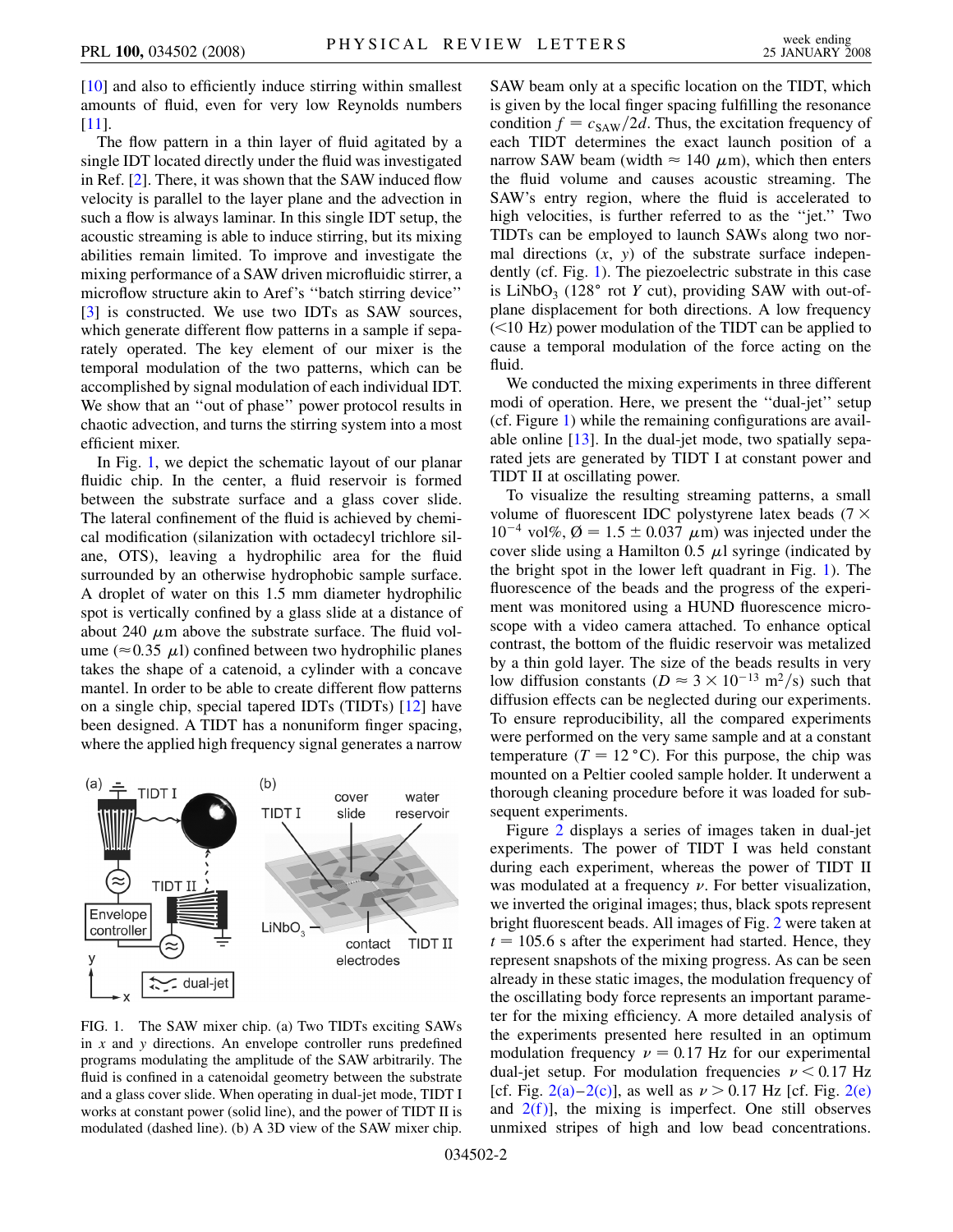<span id="page-2-0"></span>

<span id="page-2-1"></span>FIG. 2. Top view of the mixing status of dual-jet experiments after  $t = 105.6$  s. TIDT I operates at constant power, while the power of TIDT II is constant in (a), and modulated at frequencies  $\nu = 0.042, 0.083, 0.17, 0.34,$  and 0.68 Hz for panels (b), (c), (d), (e), and (f), respectively. Only for panel (d) at  $\nu = 0.17$  Hz, a homogeneous bead distribution is observed (images inverted for printing, scale bar 300  $\mu$ m).

Only for the optimal frequency  $\nu = 0.17$  Hz the beads exhibit a uniform distribution within the reservoir [cf. Fig.  $2(d)$ ] and movie material [\[13\]](#page-3-12).

In order to quantitatively characterize the mixing efficiency, we processed frame by frame the fluorescence images of a movie [\[13\]](#page-3-12) taken during the experiments. To avoid edge effects, a circle of 1.12 mm diameter around the center of the reservoir was taken into account. Each frame was divided into square boxes of side length *s*, and the average gray scale  $g_i(s)$  in each *i*th box was calculated. This gray scale average  $g_i(s)$  is a measure for the number of fluorescent tracer particles contained in the *i*th box. Histograms of gray scales were compiled; for details see Ref. [[13](#page-3-12)]. Deviations from the ideally mixed state can be characterized by the standard deviation of the gray scale distribution  $\sigma_{g(s)}$ . The inverse coefficient of variation  $c_V^{-1} = \frac{\overline{g(s)}}{\sigma_{g(s)}}$  is a well-suited dimensionless quantity representing the mixing completeness on the scale given by the box size *s* [[13](#page-3-12)]. We chose  $s = 74 \mu$ m. Then each box still contains a large number of beads and is small enough to spatially resolve the mixing state of the system [\[14\]](#page-3-13).

The result of this analysis is presented in Fig. [3](#page-2-2) depicting the inverse coefficient of variation  $c_V^{-1}$  as a function of the modulation frequency  $\nu$  for two different times after the initiation of the acoustically induced mixing. An optimum mixing efficiency is observed at  $\nu = 0.17$  Hz.

*Numerical modeling.—*In the numerical modeling of our mixing experiments, we describe the motion of the polystyrene latex beads as the advection of noninteracting point particles. In this way, we neglect effects resulting from the inertia of the particles that in the present situation are extremely small [[15](#page-3-14)]. Moreover, due to their small size and high dilution, any hydrodynamic interactions can safely be disregarded [[6\]](#page-3-5). On the experimentally relevant time scale of a few minutes thermal fluctuations need not be considered because of the small diffusion constant.

<span id="page-2-2"></span>

FIG. 3. Quantitative measure of the mixing efficiency  $c_V^{-1}$ . For the dual-jet mode,  $c_V^{-1}$  is evaluated in the experiment ( $\Diamond t =$ 136.0 s;  $\Delta t = 105.6$  s) together with the theoretical result (solid line  $t = 136.0$  s, dashed line  $t = 105.6$  s) as described in the text. In each case the theoretical curve was scaled to have the same maximal value as the experimental one. The experimental data were taken at two different times after starting the experiment. Optimum mixing is achieved for a modulation frequency of  $\nu = 0.17$  Hz for this particular geometry. This optimum frequency is well reproduced in our theoretical description.

Under these conditions the particles follow the material lines of the fluid velocity field  $\mathbf{v}(\mathbf{x}, t)$  and thus are determined by the following equation of motion  $\dot{\mathbf{x}}(t) =$ **, where <b>x** denotes the position and **x** the velocity of a latex bead. The time-dependent velocity field  $\mathbf{v}(\mathbf{x}, t)$ results from the SAW generated acoustic wave by means of the acoustic streaming. At the experimentally relevant Reynolds number  $Re \approx 0.07$ , the flow field is described by the Stokes equation of an incompressible fluid driven by an effective body force  $f(x, t)$ 

<span id="page-2-3"></span>
$$
\rho \frac{\partial \mathbf{v}}{\partial t} = -\nabla p + \mu \Delta \mathbf{v} + \mathbf{f}, \qquad \nabla \cdot \mathbf{v} = 0,
$$
 (1)

where  $p$  denotes the pressure,  $\rho$  the density and  $\mu$  the shear viscosity of water [\[6\]](#page-3-5). The fluid domain assumes a form as in the experiment with rotational symmetry about the vertical *z* axes and a concave lateral mantel the shape of which is determined by the equilibrium configuration of the force free fluid. Deformations due to the fluid motion are neglected. The fluid is supposed to stick at the substrate and the planar cover, and to obey ideal slip boundary conditions at the free mantel surface.

Each of the two IDTs used in the experiments is characterized by a respective contribution  $f_i(x)$ ,  $i = 1, 2$ , to the total force. For the sake of simplicity, they are assumed to be constant with respect to *z*, and to possess a vanishing *z* component. The forces rapidly decrease from the points where the acoustic waves enter the fluid. An approximate analytical form of the forces  $f_i(x)$  is detailed in Ref. [[13\]](#page-3-12). In the presence of both IDTs the total body force is a linear superposition of the individual contributions  $f(x, t) =$  $f_1(t)$ **f**<sub>1</sub>(**x**) +  $f_2(t)$ **f**<sub>2</sub>(**x**) where the time-dependent coefficients  $f_i(t)$  are determined by the mode of operation: